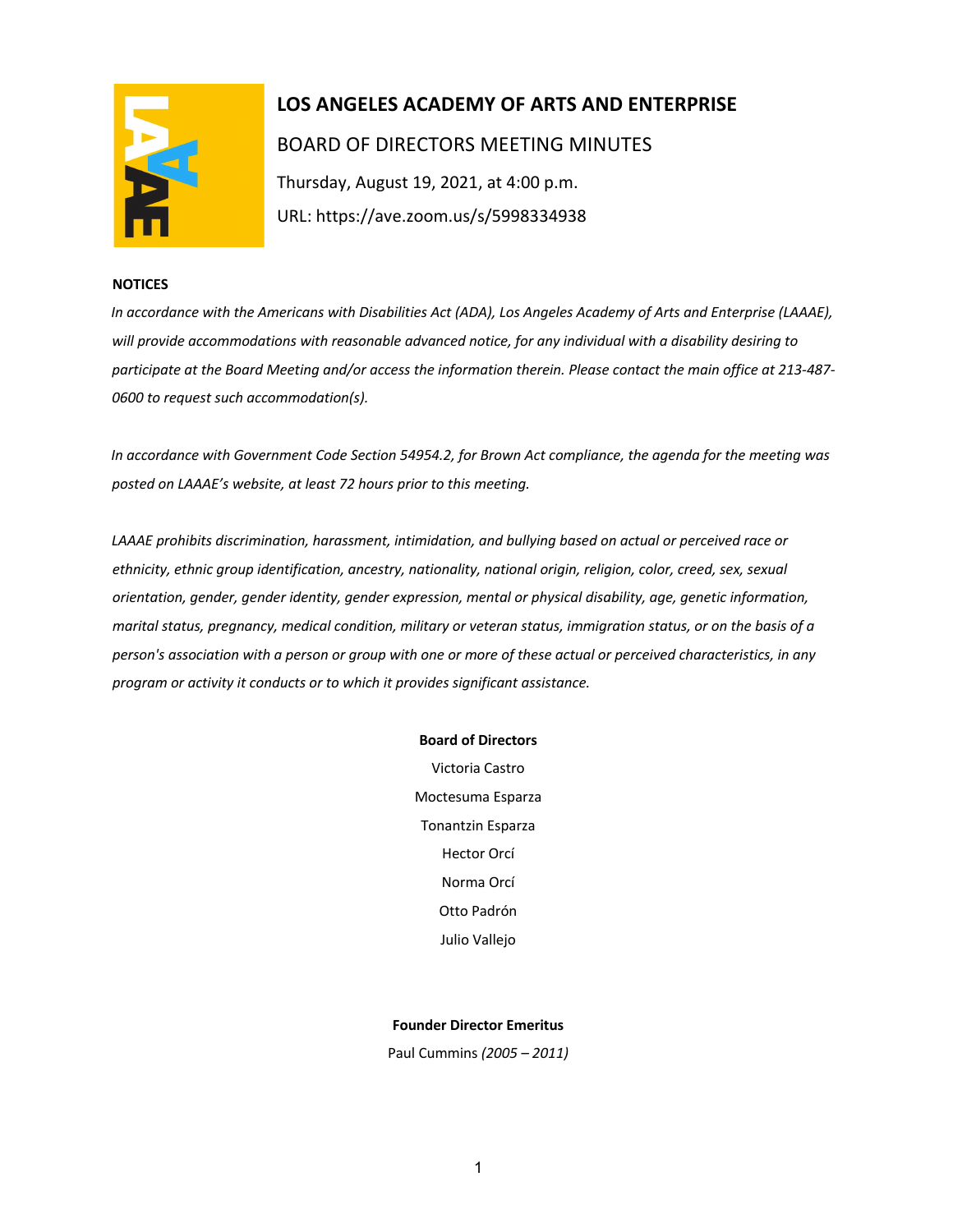### **AGENDA**

1. Welcome - Call to Order - Roll Call - Establish Quorum *(Action Item)*

Board Chair Moctesuma Esparza called the meeting to order at 4:11 pm. Mr. Esparza reminded attendees that the meeting was held virtually pursuant to the Governor's Executive Orders and other regulatory guidance related to the COVID-19 pandemic. Roll call was made, and quorum was established. Board members who participated in the meeting included: Victoria Castro, Moctezuma Esparza, Tonantzin Esparza, and Julio Vallejo. Others who participated in the meeting included: Jessica Argueta, Bianca Caraza, Daniel Calvo, David Calvo, Mariela Calvo, David DeFrenza, Danny Diaz, Wilfredo Flores, Aaron Guibord, and Kriscia Tejada.

2. Approval of Agenda *(Action Item)*

Agenda item 6.u. was removed from the agenda. The board unanimously approved the amended August 19, 2021, meeting agenda. Motion to approve by Victoria Castro; second by Julio Vallejo.

3. Stakeholder Update (*Non-Action Item*)

Wil Flores provided an update on partnership efforts with the Shakespeare Center and the college field trip fundraiser.

4. Public Comment on Agenda or Non-Agenda Items (*Non-Action Item*)

There were none.

5. Approval of Previous Meeting Minutes *(Action Item)*

The board unanimously approved the July 22, 2021, meeting minutes. Motion to approve

by Tonantzin Esparza; second by Julio Vallejo.

6. Consent Agenda *(Action Item)*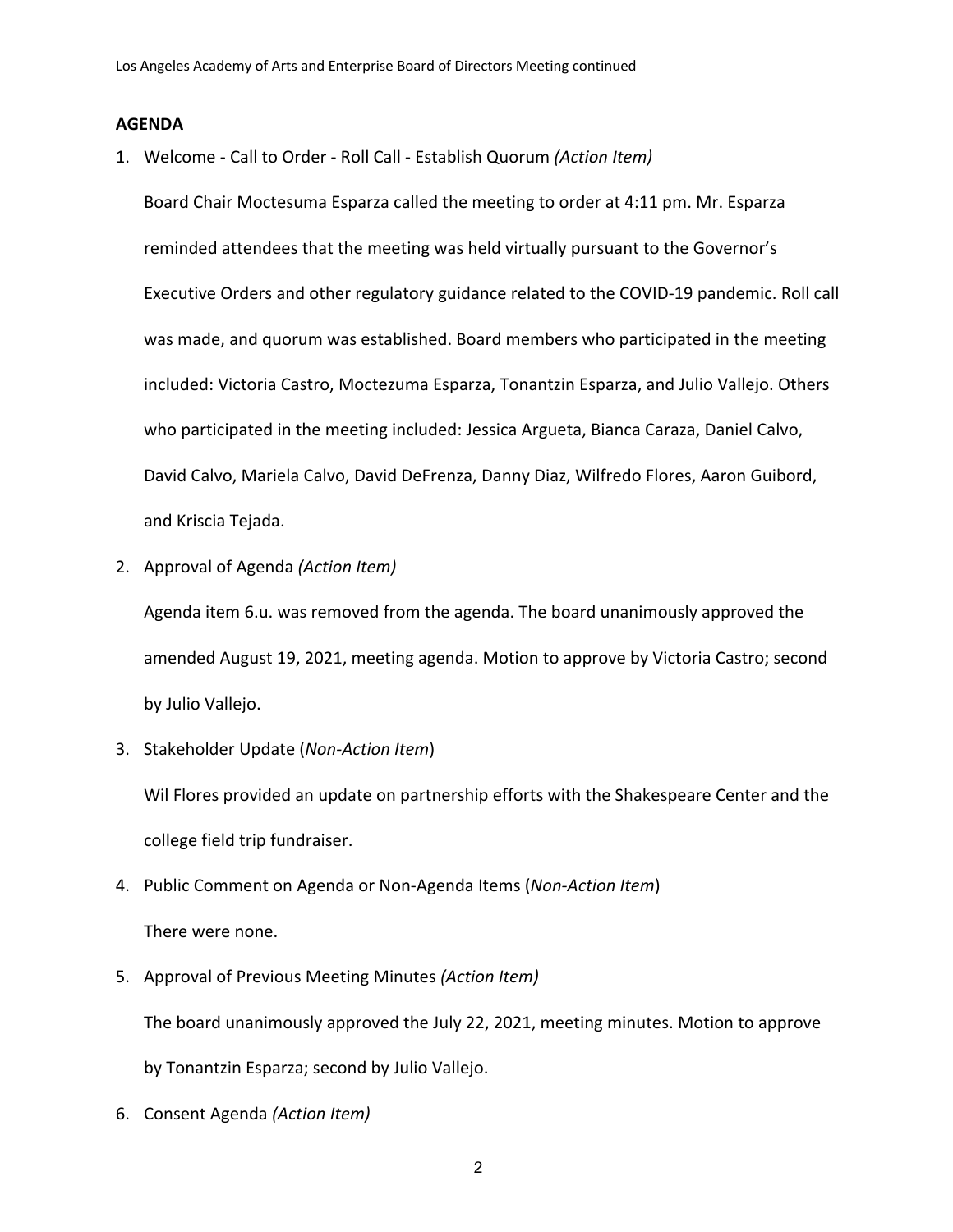- a. Adoption of ESSER III Assurances for the receipt of and use of said funds
- b. Acceptance of grant funding from California Community Foundation for learning experiences for students at Los Angeles Academy of Arts and Enterprise and Monsenor Oscar Romero Charter School
- c. Adoption of Document Tracking Services (DTS) licensing agreement to facilitate the development and maintenance of required documents
- d. Adoption of EdJoin Agreement for posting employment vacancies, applicant tracking, and related human resources processes
- e. Adoption of revised Education For Homeless Children And Foster Youth Policy
- f. Adoption of Fareless System Initiative (FSI) K-12 Agreement with the Los Angeles County Metropolitan Transportation Authority to increase student access to mass transit
- g. Adoption of revised Heat Illness Prevention Plan in accordance with Title 8 California Code of Regulations § 3395: Heat Illness Prevention in Outdoor Places of Employment
- h. Adoption of Affiliation Agreement with Claremont Graduate University for educational fieldwork learning experiences and service learning opportunities
- i. Adoption of revised (June 17, 2021) school calendar for 2021-2022
- j. Adoption of Agreement for Internship Experiences Between Latina Geeks and LAAAE
- k. Adoption of Agreement for Internship Experiences Between Premiere Entertainment Company and LAAAE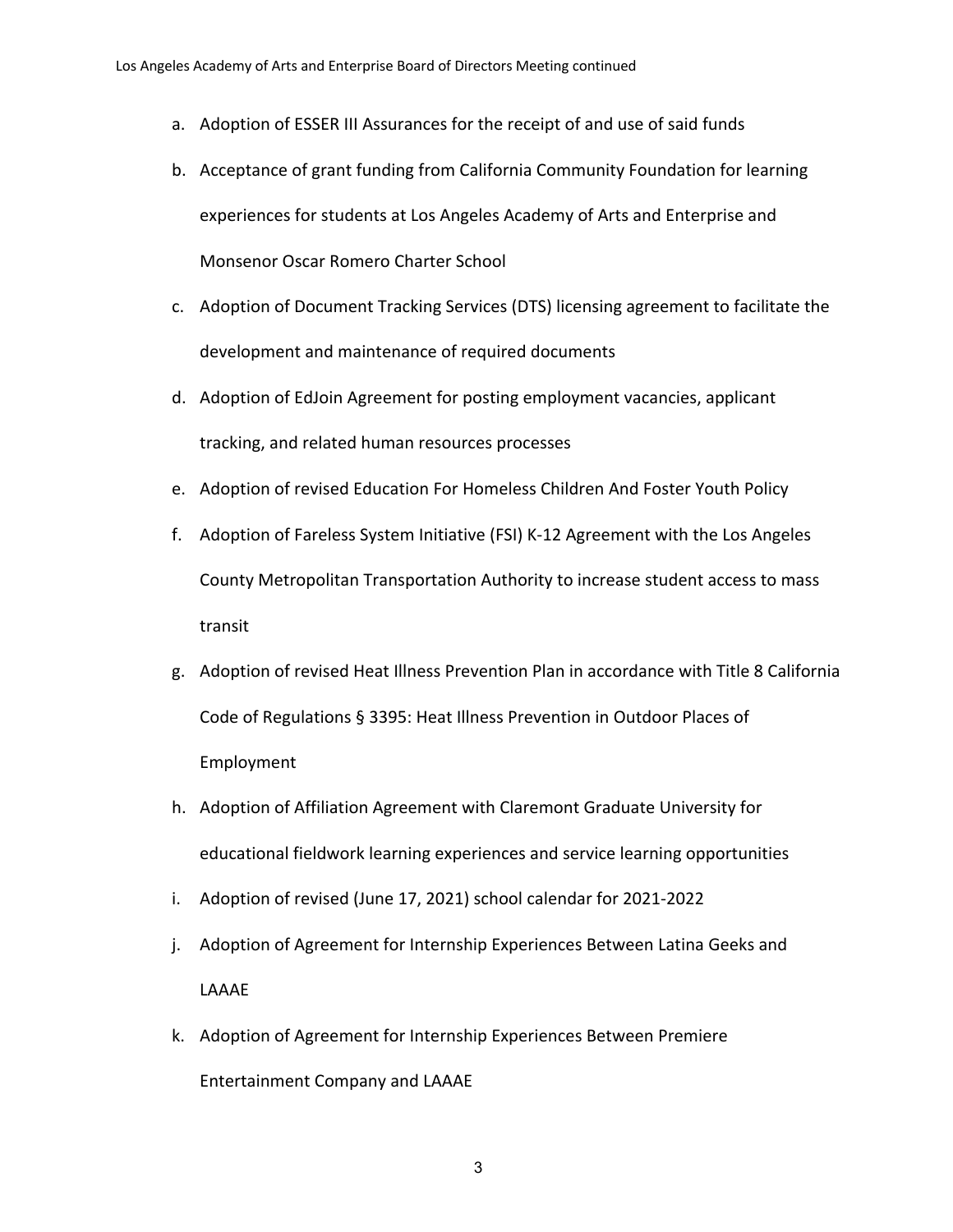- l. Ratification of Title IX Compliance Reporting 2019 2020 in accordance with California Education Code § 221.9
- m. Adoption of Pali Institute Site Reservation Agreement for Los Angeles Academy of Arts and Enterprise
- n. Adoption of Pali Institute Site Reservation Agreement for Monsenor Oscar Romero Charter School, a funding beneficiary from the California Community Foundation award
- o. Acceptance of 2019-20 Special Education Plan (SEP) Successful Submission to California Department of Education Letter. SEP was ratified by the LAAAE Board of Directors on February 25, 2021
- p. Adoption of MetLife Service Fee Disclosure Authorization for employee benefits
- q. Adoption of Teachers Curriculum Institute (TCI) Administrator Agreement for access to administrative and instructional materials
- r. Adoption of Grant Sub-Agreement Between Rancho Santiago Community College District and LAAAE. Strong Workforce Program (SWP) Pathway Improvement Grant Round 3 accepted by LAAAE Board of Directors on February 25, 2021
- s. Adoption of The Education Team (TET) Service Agreement for substitute teacher services
- t. Adoption of Total Education Solutions (TES) Consulting and Service Agreement
- u. Adoption of Vector Solutions K-12 Education Software for access to diversity and inclusion library
- v. Adoption of revised Student and Family Handbook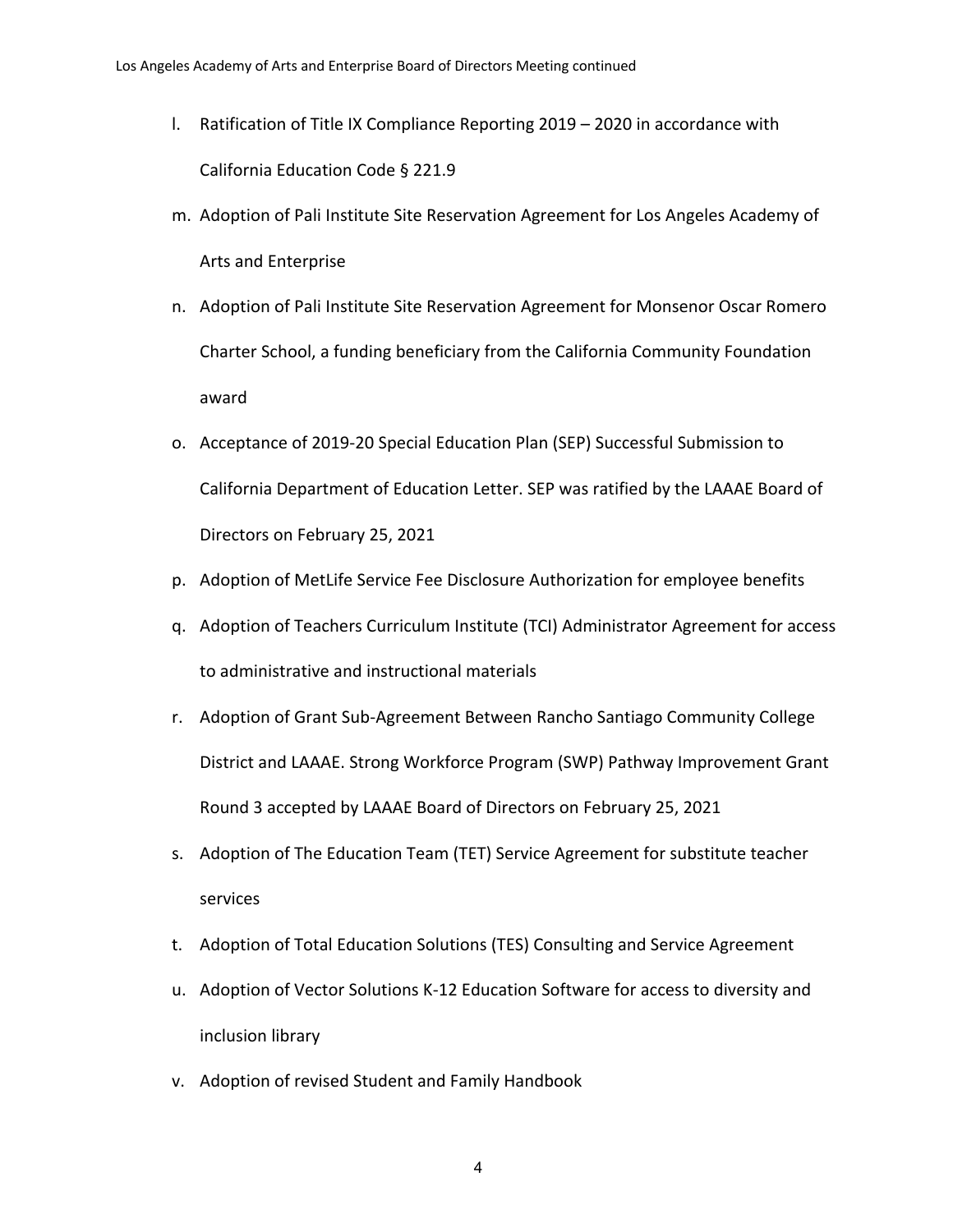- w. Adoption of revised Employee Handbook
- x. Ratification of Employee Agreements
- y. Adoption of Resolution to Update Signatories at City National Bank
- z. Adoption of Resolution to Update Signatories at Wells Fargo Bank
- aa. Adoption of Resolution to Update Custodians of Records

The board unanimously adopted the consent agenda, excluding agenda item 6.u. which was removed from the agenda during agenda item 2. Motion to adopt consent agenda by Victoria Castro; second by Julio Vallejo.

- 7. New Business *(Action Items)*
	- a. Approval of Financial Reports
		- i. Balance Sheet (May/June 2021)
		- ii. Income Statement (May/June 2021)
		- iii. Budget to Actuals (May/June 2021)
		- iv. Cash Flow (May/June 2021)
		- v. Check Register (May/June 2021)
		- vi. Bank Reconciliations (May/June 2021)

The board unanimously approved agenda item 7.a. Motion to approve by Victoria Castro; second by Julio Vallejo.

b. Adoption of Unaudited Actual Financial Report

The board unanimously adopted agenda item 7.b. Motion to approve by Victoria

Castro; second by Julio Vallejo.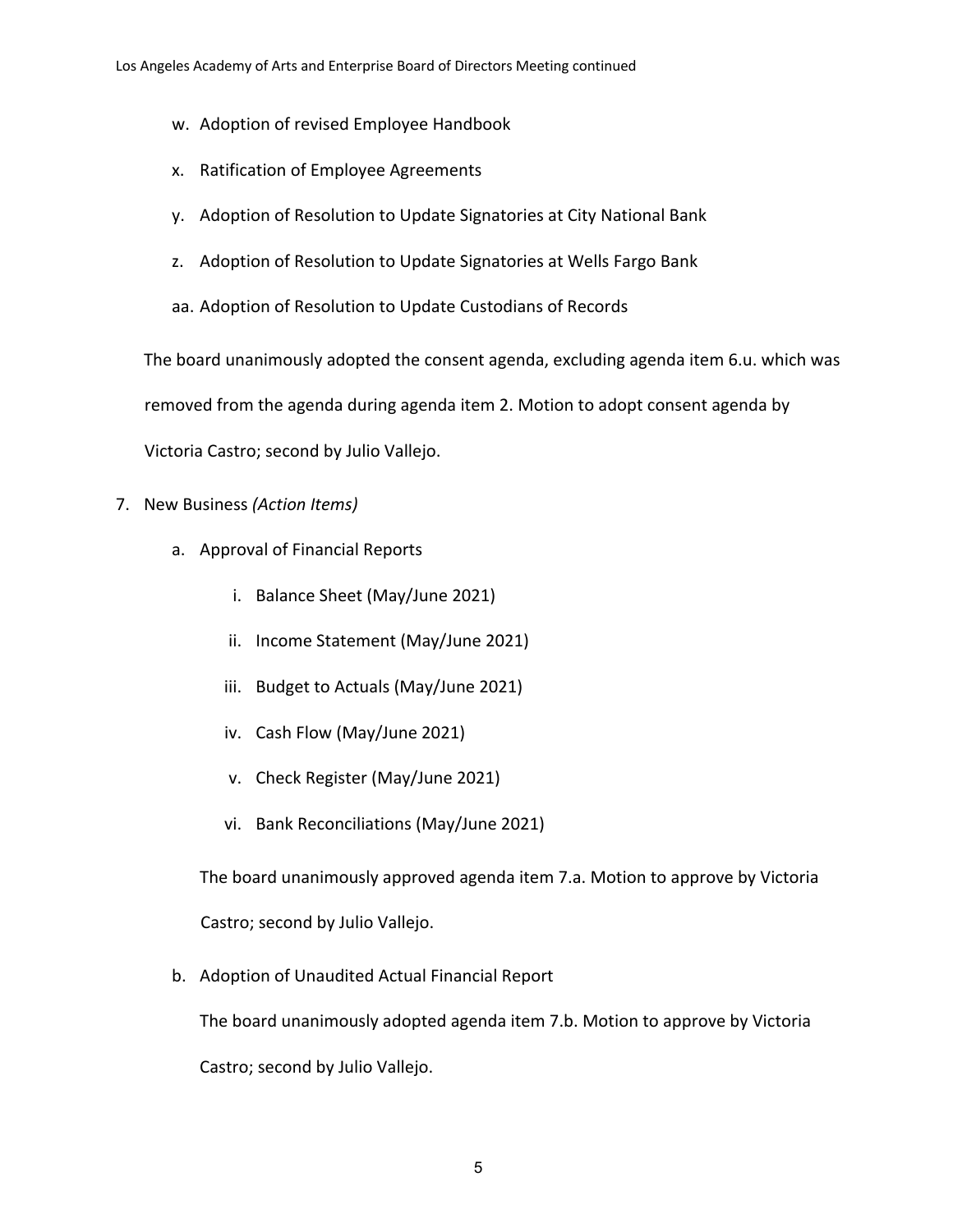c. Discussion and possible action regarding changing all failing grades to No Pass grades for the 2020-2021 school year

The board unanimously requested leadership to explore the legality of changing grades. Motion to explore by Victoria Castro; second by Julio Vallejo. It was subsequently determined this was not permissible.

- d. Adoption of revised Independent Study Master Policy and Procedures The board unanimously approved agenda item 7.d. Motion to approve by Victoria Castro; second by Julio Vallejo.
- e. Resolution to Destroy Disposable Records

The board unanimously approved agenda item 7.e. Motion to approve by Victoria Castro; second by Julio Vallejo.

f. Adoption of Vaccination and Testing Policy

The board unanimously approved agenda item 7.f. Motion to approve by Victoria Castro; second by Julio Vallejo.

g. Adoption of revised Bylaws

The board unanimously approved agenda item 7.g. Motion to approve by Tonantzin Esparza; second by Victoria Castro.

h. Discussion and possible action regarding notice from LAUSD regarding alleged Proposition 39 over-allocated space in the 2020-2021 school year The board unanimously requested collective negotiation to remedy the alleged over allocation fee. Motion to negotiate by Victoria Castro; second by Julio Vallejo.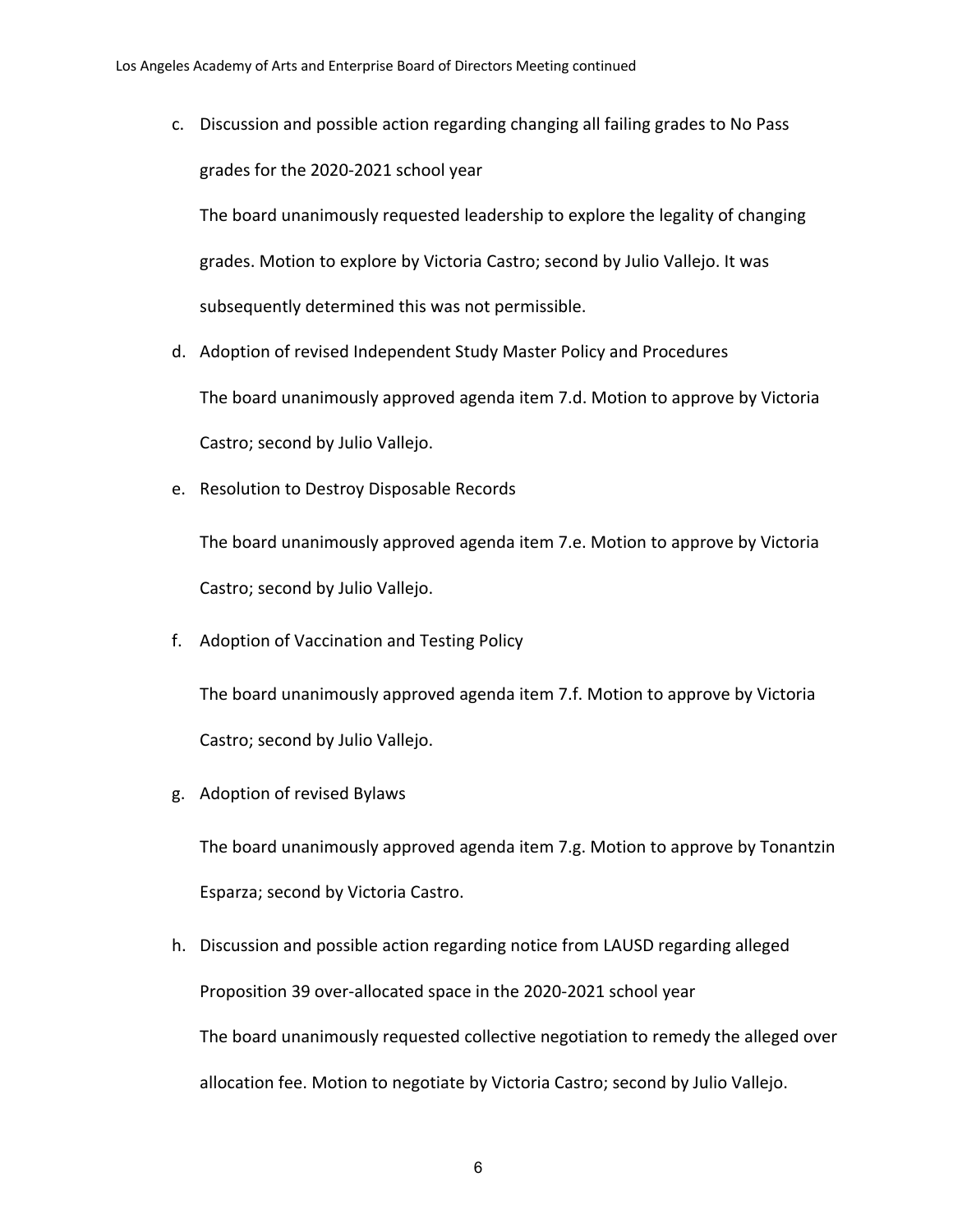- 8. Principal Update (*Non-Action Items*)
	- a. Enrollment Update
	- b. Academic Update
	- c. Arts Update
	- d. Student Summer Awards
		- i. Sofia Bueso
		- ii. Melane Cabrera
		- iii. Zabdi Cabrera
		- iv. Natalie Guillen
		- v. Michelle Hernandez
		- vi. Evelin Morales Rivera

Principal David DeFrenza provided an update on the opening of school and enrollment.

9. Announcements (*Non-Action Item*)

There were none.

# 10. Closed Session *(Action Items)*

- a. Public Employment, Title: Principal
- b. Conference with Legal Counsel Existing Litigation (Government Code §

54956.9(d)(1))

*Los Angeles Academy of Arts and Enterprise v. Denley Investment Management* 

*Company, Inc.; 600 S LaFayette Associates, LLC; and Mehdi Bolour*

The board unanimously recessed into closed session at 5:00 pm. Motion to recess

by Victoria Castro; second by Tonantzin Esparza. The board reconvened from closed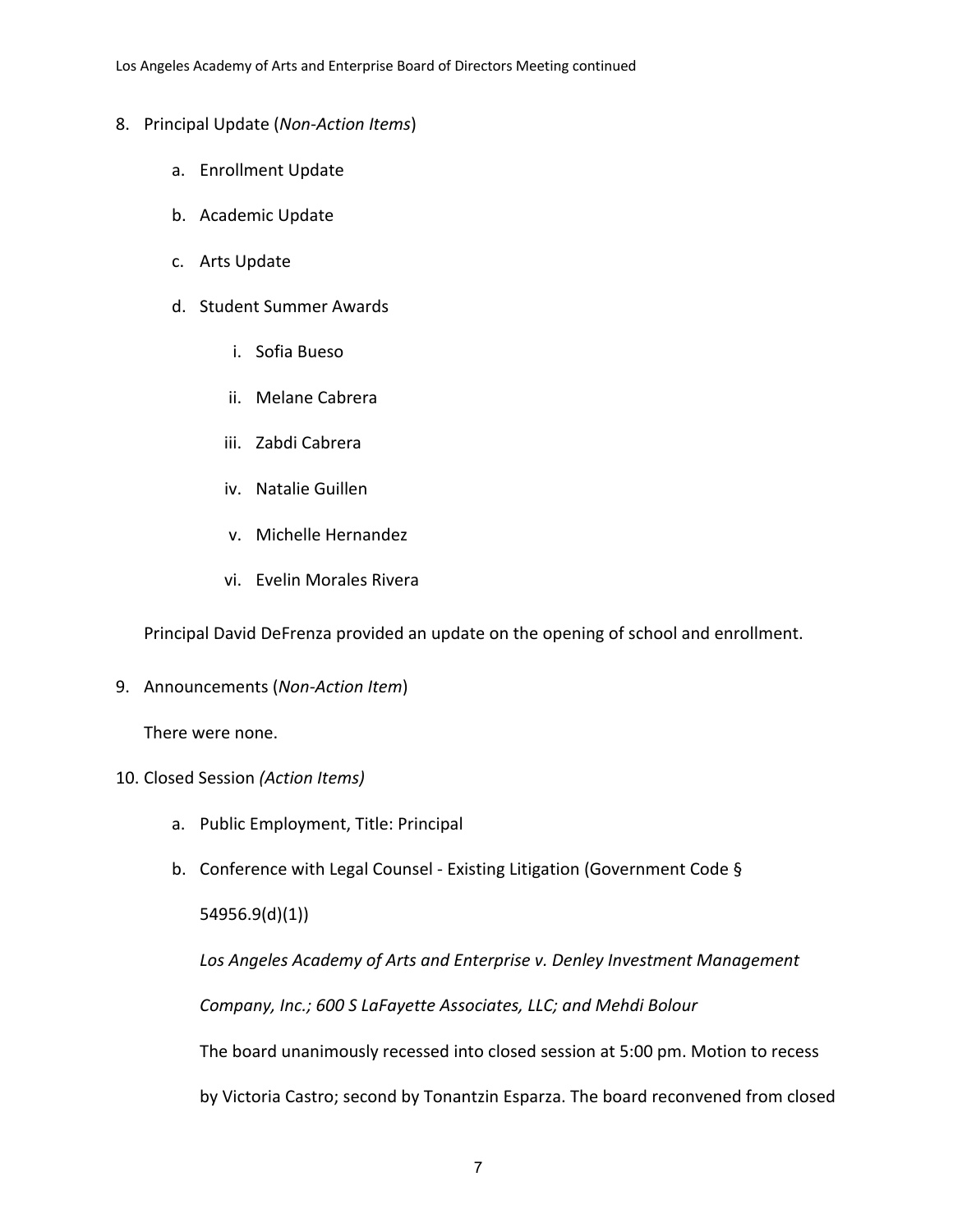session at 5:18 pm. Continuing the dialogue from the previous meeting, the board reviewed the executive compensation study and unanimously determined Principal David DeFrenza's salary to be \$115,000 effective August 1, 2021. Mr. DeFrenza's compensation will also include an opportunity for bonus pay. Total compensation remains within reasonable compensation range for Southern California principals. Motion to adopt by Victoria Castro; second by Tonantzin Esparza. No other action was taken.

## 11. Adjournment

The board unanimously adjourned the meeting at 5:19 pm. Motion to adjourn by Victoria Castro; second by Tonantzin Esparza.

\_\_\_\_\_\_\_\_\_\_\_\_\_\_\_\_\_\_\_\_\_\_\_\_\_\_\_\_\_\_\_\_\_\_ \_\_\_\_\_\_\_\_\_\_\_\_\_\_\_\_\_\_\_\_\_\_\_\_\_\_\_\_\_\_

Signed:

Julio Vallejo, Secretary **Date**